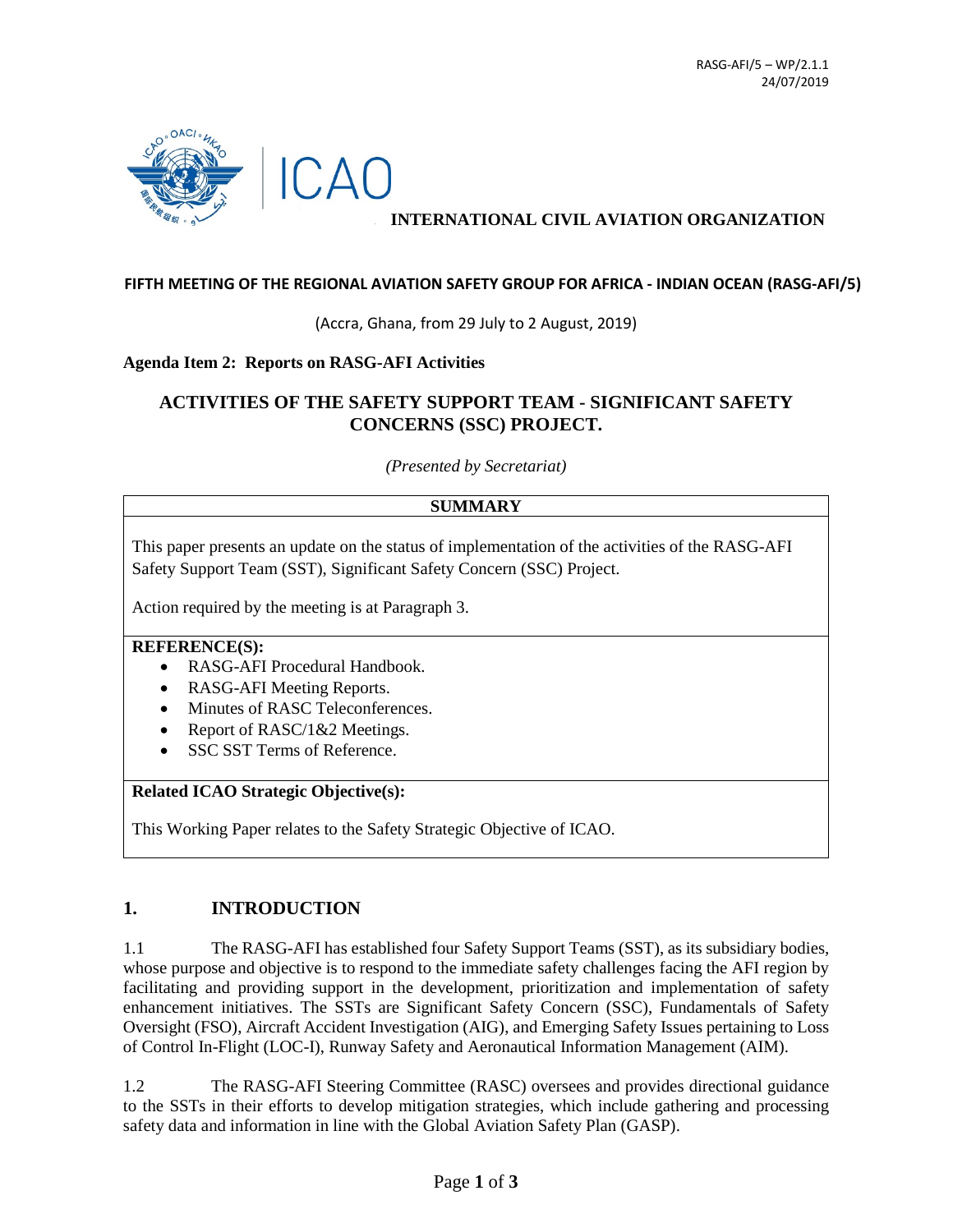1.3 The RASG-AFI, during its second meeting (RASG-AFI/2) held in November 2013, considered and approved the terms of reference for each of these SSTs, taking into account the provisions of the Global Aviation Safety Plan (GASP), the ICAO Strategic Objectives and the Abuja Safety Targets.

# **2. DISCUSSION**

### *Status of Significant Safety Concerns (SSCs)*

2.1 Since the last RASG-AFI-4 Meeting, which was held in October 2017, the number of SSCs in the AFI Region has decreased from three (at that time in Djibouti, Eritrea and Malawi) to only one remaining in Eritrea. Djibouti and Malawi resolved their SSCs in November 2017 and December 2018, respectively. Currently, three SSCs remain unresolved worldwide, being the one in Eritrea (OPS) and two others in Haiti (OPS) and Bhutan (ANS), which belong to other regions of the World,

2.2 It is imperative to note that the SSC Safety Support Team (SSC - SST) responds not only to the immediate safety risks associated with the existing SSCs by mitigating or resolving them within the AFI safety target deadline of 6 months from their date of identification but also to the potential risks associated with the possible emerging of new SSCs by preventing them from happening. Hence, the predominant strategy is to develop, prioritize and implement RASG-AFI safety enhancement initiatives, including the addressing of current and potential SSCs.

2.3 The SSC - SST, under the championship of Ghana, continues to assist States in their efforts to resolve current SSCs or prevent emergence of new ones. From the inception of the SSC - SST in 2013 to date, 19 SSCs have been resolved in 12 States.

### *Strategies*

2.4 The SSC - SST has adopted several different strategies, including:

- a) Assistance by ICAO under the framework of ROST missions to Djibouti and Malawi and, remotely by teleconference and e-mail, to Eritrea.
- b) Assistance by Ethiopian Civil Aviation Authority through missions to Malawi within the scope of air operator certification process.
- c) Assistance by AFCAC through the AFI Cooperative Inspectorate Scheme (AFI-CIS) to Malawi with regard to safety oversight enhancement in the fields of OPS and AIR.
- d) Assistance by the Southern African Development Community (SADC) through missions by Aviation Safety Organization (iSASO) to Malawi.
- e) Assistance by the European Union (EU) through funding a project, IASOM (Improving Aviation Safety Oversight in Malawi) to Malawi.

### *Conclusion*

2.5 It is noteworthy that the SSC - SST has achieved significant progress in discharging its mandate, evident by the resolution of all SSCs except the one in Eritrea and by the non-emergence of new SSCs.

2.6 However, more efforts and resources are still needed to assist States, especially those that have never been audited and those with EIs lower than the 60% threshold, to establish and maintain robust and sustainable safety oversight systems, which are critical in cushioning them against emergence of SSCs or other related high safety risks.